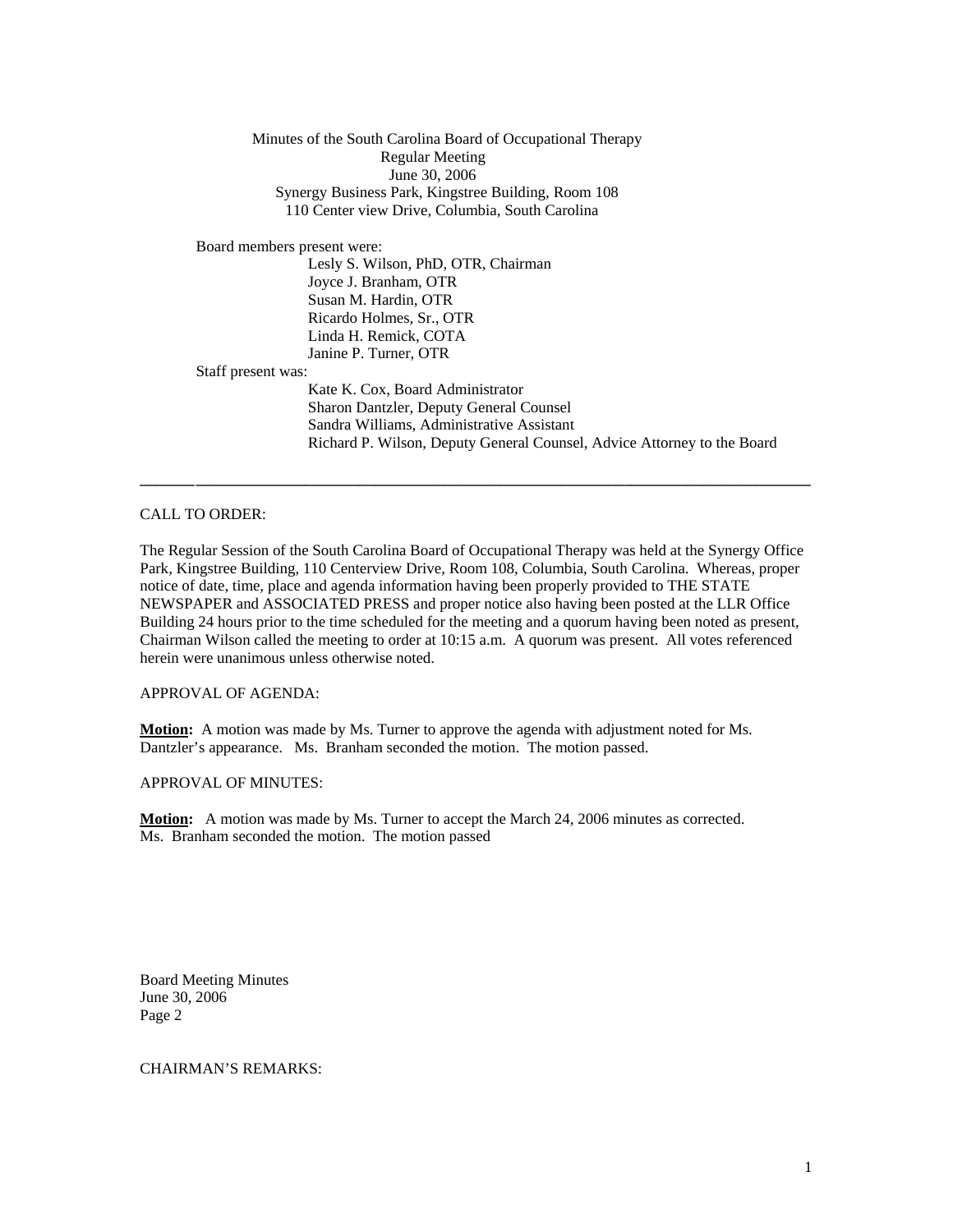Chairman Wilson welcomed the new Board members to their first meeting. She thanked Celeste H. Ranson, OTR for her work on the Board and her service to the citizens of South Carolina. She discussed the Board's mission of public protection. She discussed the clinical expertise that is needed from the professional members and the importance of public members on licensure boards. She informed the new members that training will be offered to them on various topics, which would pertain to their service on the Board, within the meetings from the Agency. The new members were asked to give a short self introduction.

Chairman Wilson asked Mr. Wilson to swear in the new members. Mr. Wilson administered the swearing in. He discussed his role as the advice attorney for the Board. He discussed the difference in the roles of legal advice attorney and litigation attorney. He discussed the hearing process.

## LEGAL:

Chairman Wilson introduced Ms. Dantzler who gave a presentation on the meaning of board membership and board service. Ms. Dantzler reviewed the idea of due process and the five areas of law in which this is offered – the governing statute Section 36 of Title 40 and regulations of the Board, the engine statute of Title 40, the Administrative Procedures Act, the Freedom of Information Act, and the Government Ethics Act. She also discussed the complaint process through the Investigative Review Committee.

Ms. Branham asked about opening the statutes. Mr. Wilson explained the process of statute revision which comes through the legislature and is open to all to make changes in any statute that is open versus doing regulation changes which comes from the Board itself with some public input. Ms. Wilson mentioned the position statements that the Board writes is a third piece of information available to use.

## REPORTS:

## Administrator's Report:

Mrs. Cox reported the licensee totals to date are 1,187 licensed occupational therapists and 465 licensed occupational therapy assistants for a total of 1,652 licensees. She reported that no complaints have been file in FY 05-06 for investigation and there are no pending complaint matters.

She discussed the membership status of the Board as six members seated and one vacancy for a public member. She reported the Governor's office staff continues to work on nominations for board members. She reminded the Board that next renewal for licensees will be in March 2007. She announced the annual conference on September 30, 2006 of the National Board for Certification in Occupational Therapy will be in Alexandria, Virginia. She asked for a member to be appointed to attend. At that time Chairman Wilson asked for consideration from members for someone to attend and for interested members to contact Mrs. Cox.

### Financial Report:

Mrs. Cox stated that the Financial Report is provided as information. She noted for the record revenue is collected biennially and is expended over a two-year period.

### DISCIPLINARY ISSUES:

The Board had no matters to discuss. Board Meeting Minutes June 30, 2006 Page 3

UNFINISHED BUSINESS: